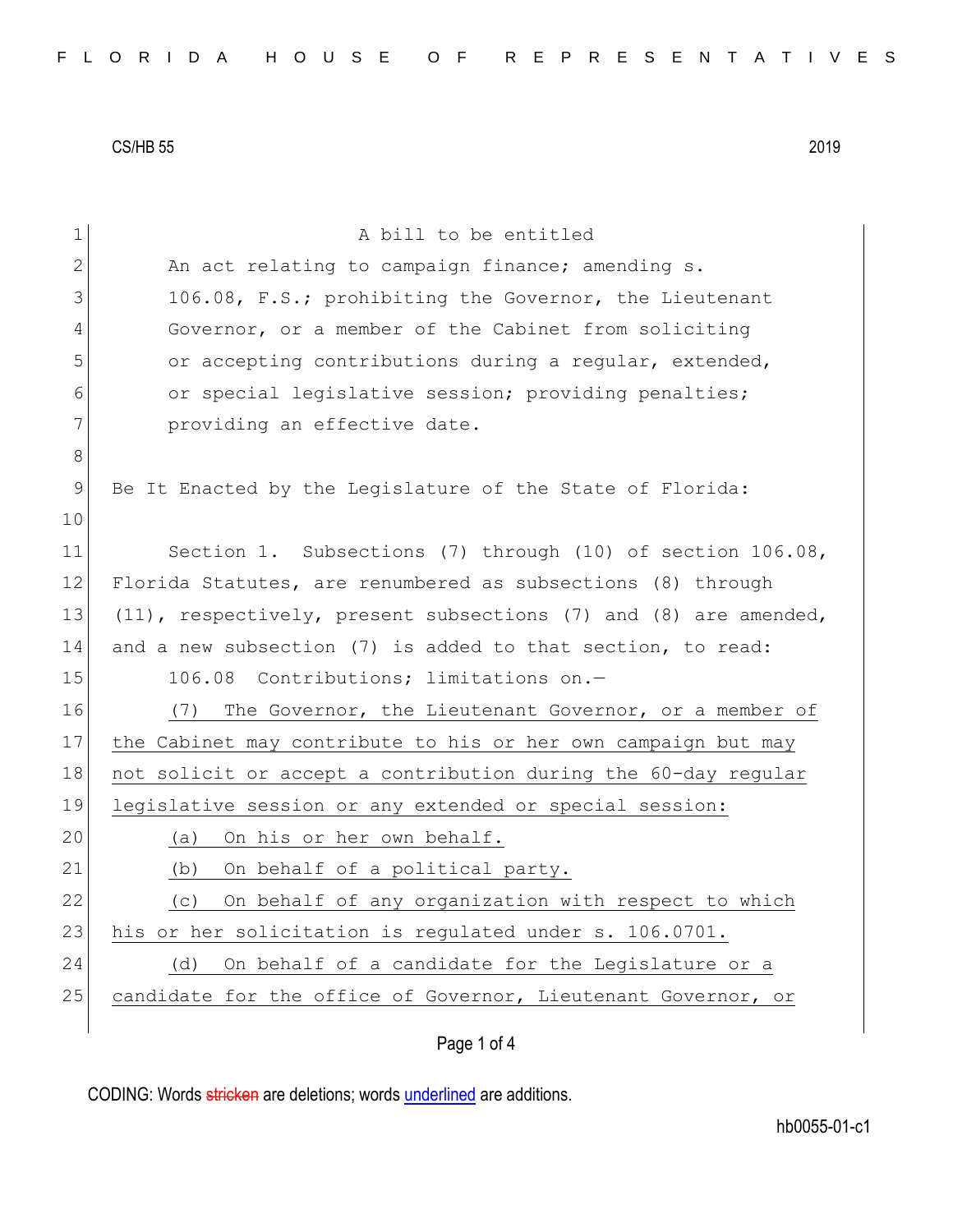26 Cabinet member.

27 (8)(a)  $(7)$  (a) Any person who knowingly and willfully makes 28 or accepts no more than one contribution in violation of 29 subsection (1),  $\Theta$  subsection (5), or subsection (7), or any 30 person who knowingly and willfully fails or refuses to return 31 any contribution as required in subsection (3), commits a 32 misdemeanor of the first degree, punishable as provided in s. 33 775.082 or s. 775.083. If any corporation, partnership, or other 34 business entity or any political party, affiliated party 35 committee, political committee, or electioneering communications 36 organization is convicted of knowingly and willfully violating 37 any provision punishable under this paragraph, it shall be fined 38 not less than \$1,000 and not more than \$10,000. If it is a 39 domestic entity, it may be ordered dissolved by a court of 40 competent jurisdiction; if it is a foreign or nonresident 41 business entity, its right to do business in this state may be 42 forfeited. Any officer, partner, agent, attorney, or other 43 representative of a corporation, partnership, or other business 44 entity, or of a political party, affiliated party committee, 45 political committee, electioneering communications organization, 46 or organization exempt from taxation under s. 527 or s. 47  $501(c)(4)$  of the Internal Revenue Code, who aids, abets, 48 advises, or participates in a violation of any provision 49 punishable under this paragraph commits a misdemeanor of the 50 first degree, punishable as provided in s. 775.082 or s.

## Page 2 of 4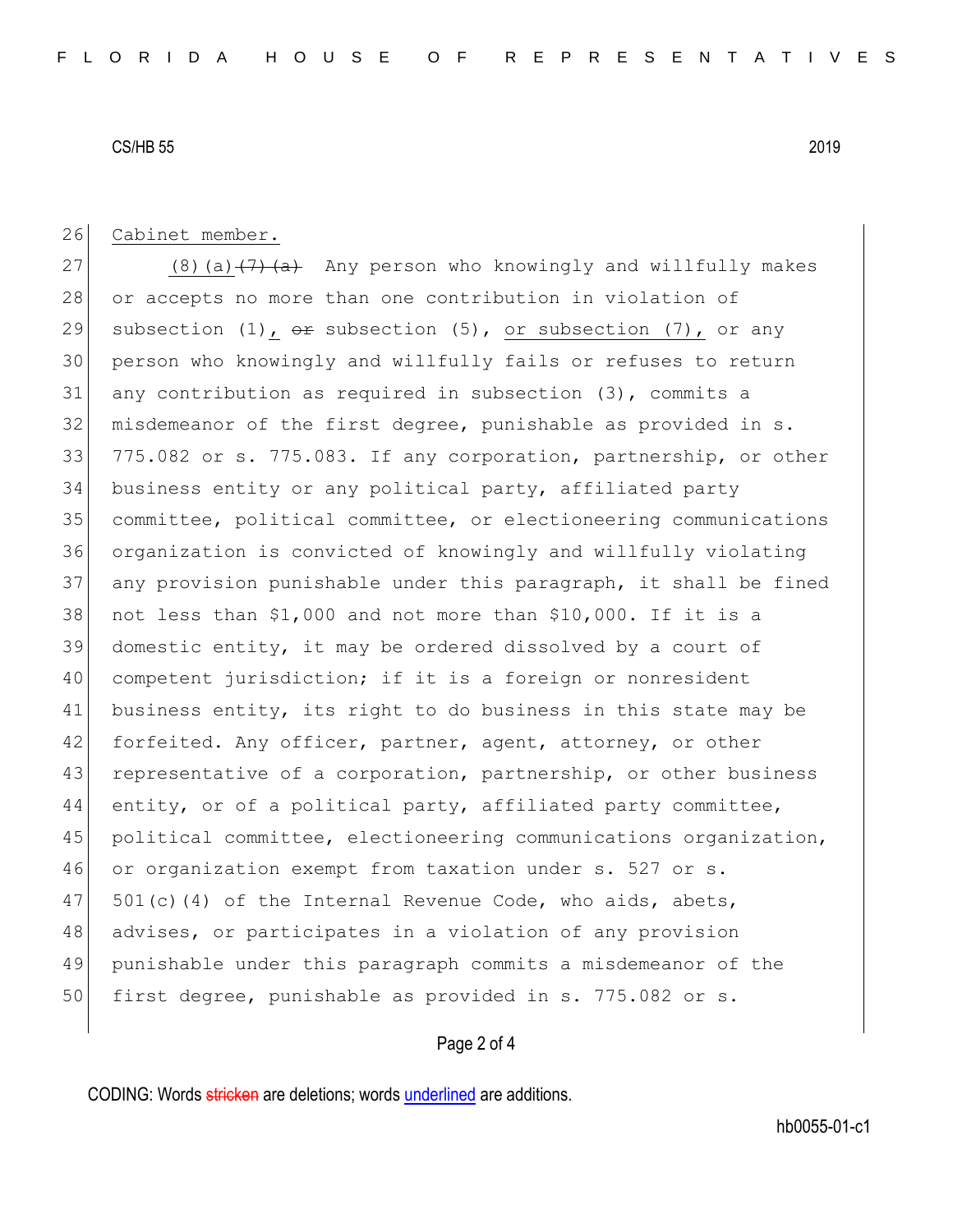51 775.083.

52 (b) Any person who knowingly and willfully makes or 53 accepts two or more contributions in violation of subsection 54 (1),  $\Theta$  subsection (5), or subsection (7) commits a felony of 55 the third degree, punishable as provided in s. 775.082, s. 56 775.083, or s. 775.084. If any corporation, partnership, or 57 other business entity or any political party, affiliated party 58 committee, political committee, or electioneering communications 59 organization is convicted of knowingly and willfully violating 60 any provision punishable under this paragraph, it shall be fined 61 not less than \$10,000 and not more than \$50,000. If it is a 62 domestic entity, it may be ordered dissolved by a court of 63 competent jurisdiction; if it is a foreign or nonresident 64 business entity, its right to do business in this state may be 65 forfeited. Any officer, partner, agent, attorney, or other 66 representative of a corporation, partnership, or other business 67 entity, or of a political committee, political party, affiliated 68 party committee, or electioneering communications organization, 69 or organization exempt from taxation under s. 527 or s. 70  $501(c)(4)$  of the Internal Revenue Code, who aids, abets, 71 advises, or participates in a violation of any provision 72 punishable under this paragraph commits a felony of the third 73 degree, punishable as provided in s. 775.082, s. 775.083, or s. 74 775.084.

75 (9) $(9)$  Except when otherwise provided in subsection

#### Page 3 of 4